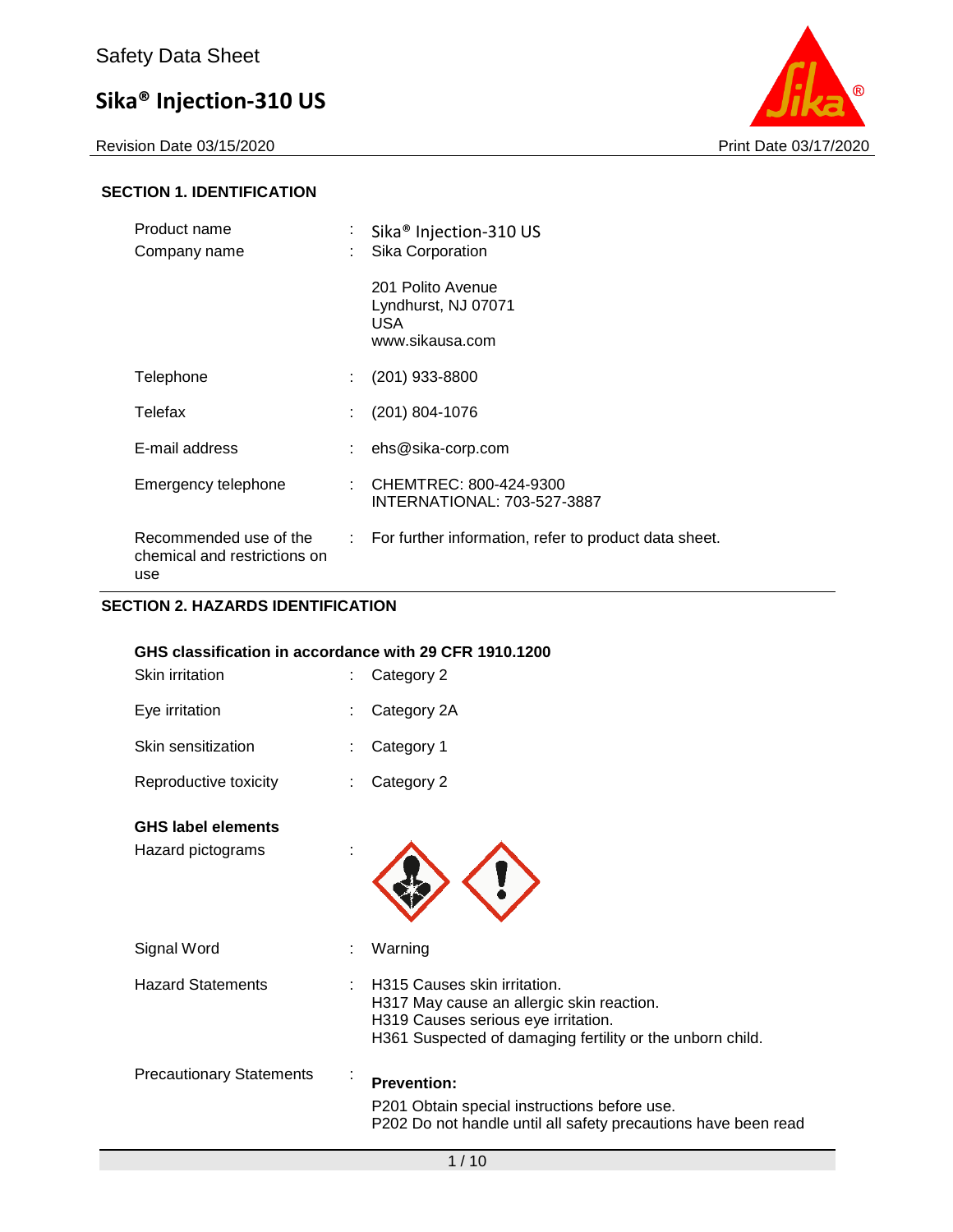Revision Date 03/15/2020 Print Date 03/17/2020



and understood.

P261 Avoid breathing dust/ fume/ gas/ mist/ vapors/ spray. P264 Wash skin thoroughly after handling.

P272 Contaminated work clothing must not be allowed out of the workplace.

P280 Wear protective gloves/ protective clothing/ eye protection/ face protection.

### **Response:**

P302 + P352 IF ON SKIN: Wash with plenty of soap and water. P305 + P351 + P338 IF IN EYES: Rinse cautiously with water for several minutes. Remove contact lenses, if present and easy to do. Continue rinsing.

P308 + P313 IF exposed or concerned: Get medical advice/ attention.

P333 + P313 If skin irritation or rash occurs: Get medical advice/ attention.

P337 + P313 If eye irritation persists: Get medical advice/ attention.

P362 + P364 Take off contaminated clothing and wash it before reuse.

### **Storage:**

P405 Store locked up.

### **Disposal:**

P501 Dispose of contents/ container to an approved waste disposal plant.

### **Additional Labeling**

There are no ingredients with unknown acute toxicity used in a mixture at a concentration  $>= 1\%$ .

### **Other hazards**

None known.

### **SECTION 3. COMPOSITION/INFORMATION ON INGREDIENTS**

### **Mixtures**

### **Components**

| Chemical name                      | CAS-No.    | Classification            | Concentra-     |
|------------------------------------|------------|---------------------------|----------------|
|                                    |            |                           | tion $(%$ w/w) |
| 2-hydroxyethyl methacrylate        | 868-77-9   | Skin Irrit. 2; H315       | $>= 50 - < 70$ |
|                                    |            | Eye Irrit. 2A; H319       |                |
|                                    |            | <b>Skin Sens. 1; H317</b> |                |
| Methoxy polyethylen glycol methac- | 26915-72-0 | Skin Irrit. 2; H315       | $>= 30 - 50$   |
| rylate                             |            | Eye Irrit. 2A; H319       |                |
| 2,2'-dimorpholinyIdiethyI ether    | 6425-39-4  | Eye Irrit. 2B; H320       | $>= 1 - 5$     |
| Diethylene glycol monomethacrylate | 2351-43-1  | Skin Irrit. 2; H315       | $>= 0.1 - 1$   |
|                                    |            | Eye Irrit. 2A; H319       |                |
|                                    |            | <b>Skin Sens. 1; H317</b> |                |
| ethylene dimethacrylate            | 97-90-5    | <b>Skin Sens. 1; H317</b> | $>= 0.1 - 1.1$ |
|                                    |            | STOT SE 3; H335           |                |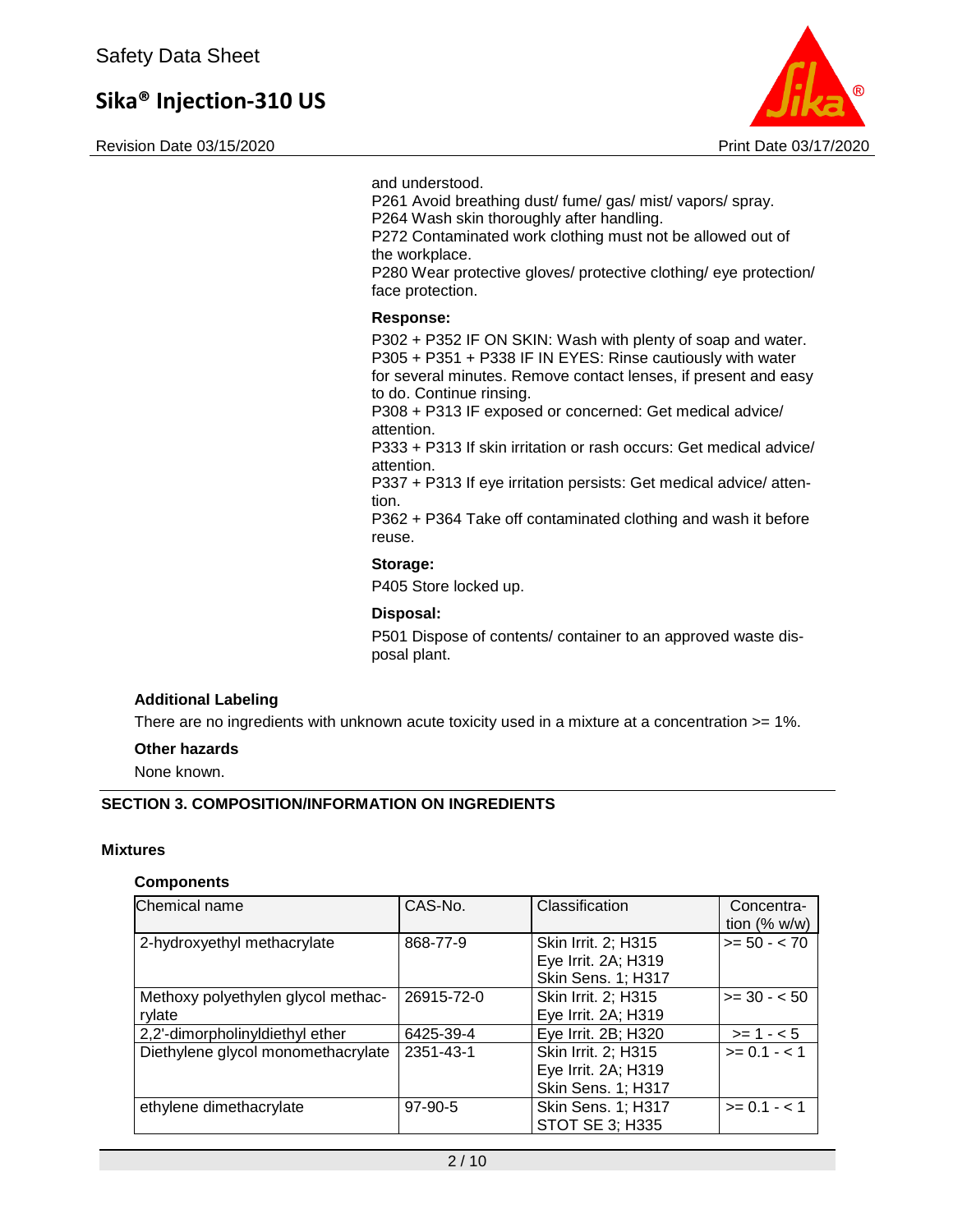Revision Date 03/15/2020 **Print Date 03/17/2020** 



| Phenol, 4-methoxy- | 150-76-5 | Acute Tox. 4; H302  | $\vert$ >= 0.1 - < 1 |
|--------------------|----------|---------------------|----------------------|
|                    |          | Eye Irrit. 2A; H319 |                      |
|                    |          | Skin Sens. 1; H317  |                      |
|                    |          | Repr. 2: H361       |                      |

Actual concentration is withheld as a trade secret

### **SECTION 4. FIRST AID MEASURES**

| General advice                                                    |   | Move out of dangerous area.<br>Consult a physician.<br>Show this material safety data sheet to the doctor in attend-<br>ance.                                                                                                                                                  |
|-------------------------------------------------------------------|---|--------------------------------------------------------------------------------------------------------------------------------------------------------------------------------------------------------------------------------------------------------------------------------|
| If inhaled                                                        |   | Move to fresh air.<br>Consult a physician after significant exposure.                                                                                                                                                                                                          |
| In case of skin contact                                           | ÷ | Take off contaminated clothing and shoes immediately.<br>Wash off with soap and plenty of water.<br>If symptoms persist, call a physician.                                                                                                                                     |
| In case of eye contact                                            |   | Immediately flush eye(s) with plenty of water.<br>Remove contact lenses.<br>Keep eye wide open while rinsing.<br>If eye irritation persists, consult a specialist.                                                                                                             |
| If swallowed                                                      |   | Clean mouth with water and drink afterwards plenty of water.<br>Do not induce vomiting without medical advice.<br>Do not give milk or alcoholic beverages.<br>Never give anything by mouth to an unconscious person.<br>Obtain medical attention.                              |
| Most important symptoms<br>and effects, both acute and<br>delayed |   | irritant effects<br>sensitizing effects<br>Allergic reactions<br>Excessive lachrymation<br>Erythema<br>Dermatitis<br>Causes skin irritation.<br>May cause an allergic skin reaction.<br>Causes serious eye irritation.<br>Suspected of damaging fertility or the unborn child. |
| Notes to physician                                                |   | Treat symptomatically.                                                                                                                                                                                                                                                         |

### **SECTION 5. FIRE-FIGHTING MEASURES**

| Suitable extinguishing media                        | Use extinguishing measures that are appropriate to local cir-<br>cumstances and the surrounding environment.                                                                                                                    |
|-----------------------------------------------------|---------------------------------------------------------------------------------------------------------------------------------------------------------------------------------------------------------------------------------|
| Further information                                 | : Collect contaminated fire extinguishing water separately. This<br>must not be discharged into drains.<br>Fire residues and contaminated fire extinguishing water must<br>be disposed of in accordance with local regulations. |
| Special protective equipment :<br>for fire-fighters | In the event of fire, wear self-contained breathing apparatus.                                                                                                                                                                  |

### **SECTION 6. ACCIDENTAL RELEASE MEASURES**

Personal precautions, protec- : Use personal protective equipment.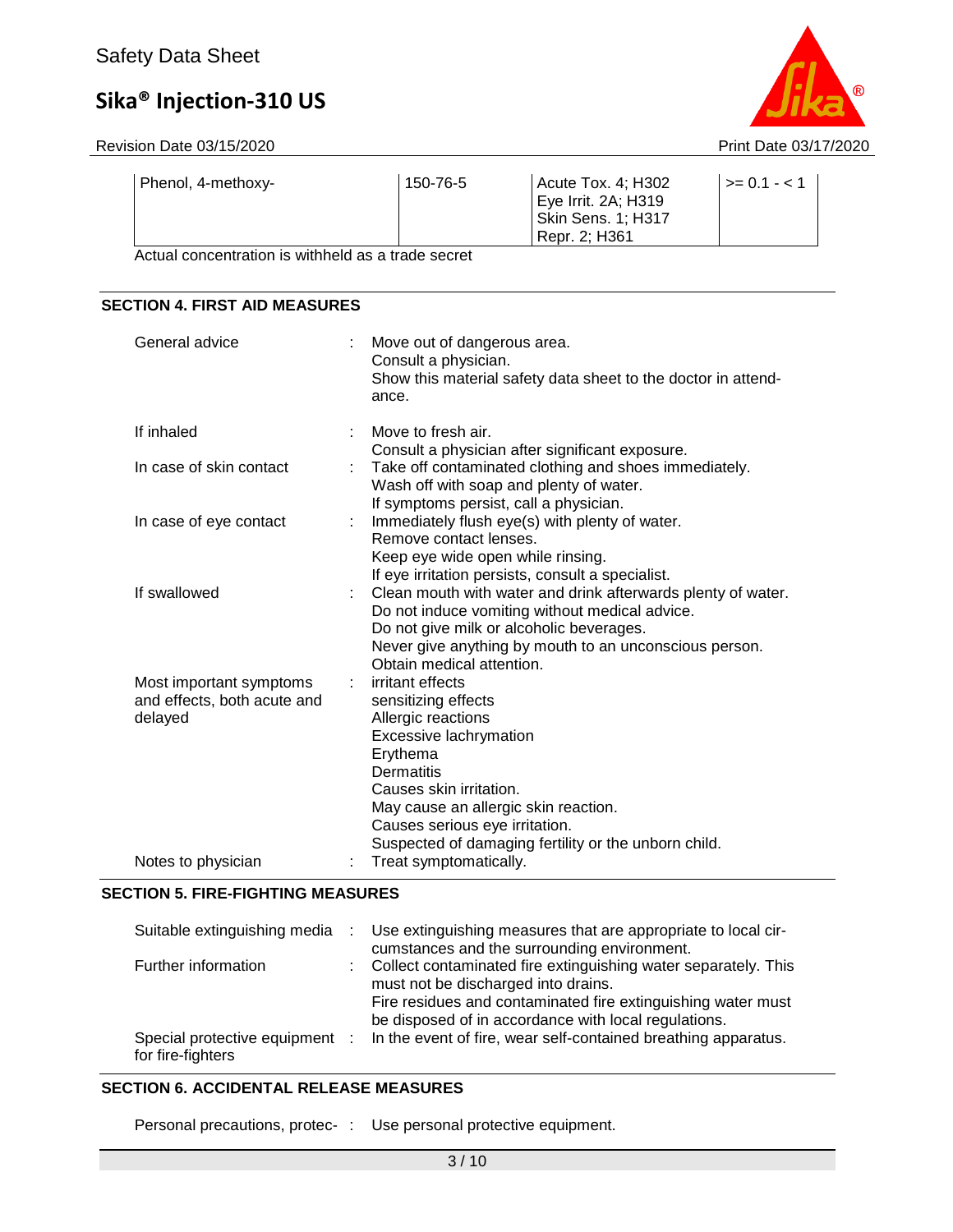Revision Date 03/15/2020 **Print Date 03/17/2020** 



| tive equipment and emer-<br>gency procedures                   | Avoid breathing dust.<br>Deny access to unprotected persons.                                                                                                                                                                                  |
|----------------------------------------------------------------|-----------------------------------------------------------------------------------------------------------------------------------------------------------------------------------------------------------------------------------------------|
| Environmental precautions<br>÷.                                | Do not flush into surface water or sanitary sewer system.<br>If the product contaminates rivers and lakes or drains inform<br>respective authorities.<br>Local authorities should be advised if significant spillages<br>cannot be contained. |
| Methods and materials for<br>÷.<br>containment and cleaning up | Pick up and arrange disposal without creating dust.<br>Keep in suitable, closed containers for disposal.                                                                                                                                      |

### **SECTION 7. HANDLING AND STORAGE**

| Advice on protection against : Avoid dust formation.<br>fire and explosion |    | Provide appropriate exhaust ventilation at places where dust<br>is formed.                                                                                                                                                                                                                                                                                                                                                                                                                                                                                                   |
|----------------------------------------------------------------------------|----|------------------------------------------------------------------------------------------------------------------------------------------------------------------------------------------------------------------------------------------------------------------------------------------------------------------------------------------------------------------------------------------------------------------------------------------------------------------------------------------------------------------------------------------------------------------------------|
| Advice on safe handling                                                    |    | Do not breathe vapors/dust.<br>Avoid exceeding the given occupational exposure limits (see<br>section 8).<br>Do not get in eyes, on skin, or on clothing.<br>For personal protection see section 8.<br>Persons with a history of skin sensitization problems or asth-<br>ma, allergies, chronic or recurrent respiratory disease should<br>not be employed in any process in which this mixture is being<br>used.<br>Smoking, eating and drinking should be prohibited in the ap-<br>plication area.<br>Follow standard hygiene measures when handling chemical<br>products. |
| Conditions for safe storage                                                | ÷. | Store in original container.<br>Keep container tightly closed in a dry and well-ventilated<br>place.<br>Observe label precautions.<br>Store in accordance with local regulations.                                                                                                                                                                                                                                                                                                                                                                                            |
| Further information on stor-<br>age stability                              |    | Keep in a dry place.                                                                                                                                                                                                                                                                                                                                                                                                                                                                                                                                                         |

### **SECTION 8. EXPOSURE CONTROLS/PERSONAL PROTECTION**

### **Ingredients with workplace control parameters**

| Components         | CAS-No.  | Value type<br>(Form of<br>exposure) | Control parame-<br>ters / Permissible<br>concentration | <b>Basis</b> |
|--------------------|----------|-------------------------------------|--------------------------------------------------------|--------------|
| Phenol, 4-methoxy- | 150-76-5 | TWA                                 | $5 \,\mathrm{mg/m}$                                    | <b>ACGIH</b> |
|                    |          | <b>TWA</b>                          | $5 \,\mathrm{mg/m}$                                    | OSHA P0      |

The above constituents are the only constituents of the product which have a PEL, TLV or other recommended exposure limit. At this time, the other constituents have no known exposure limits.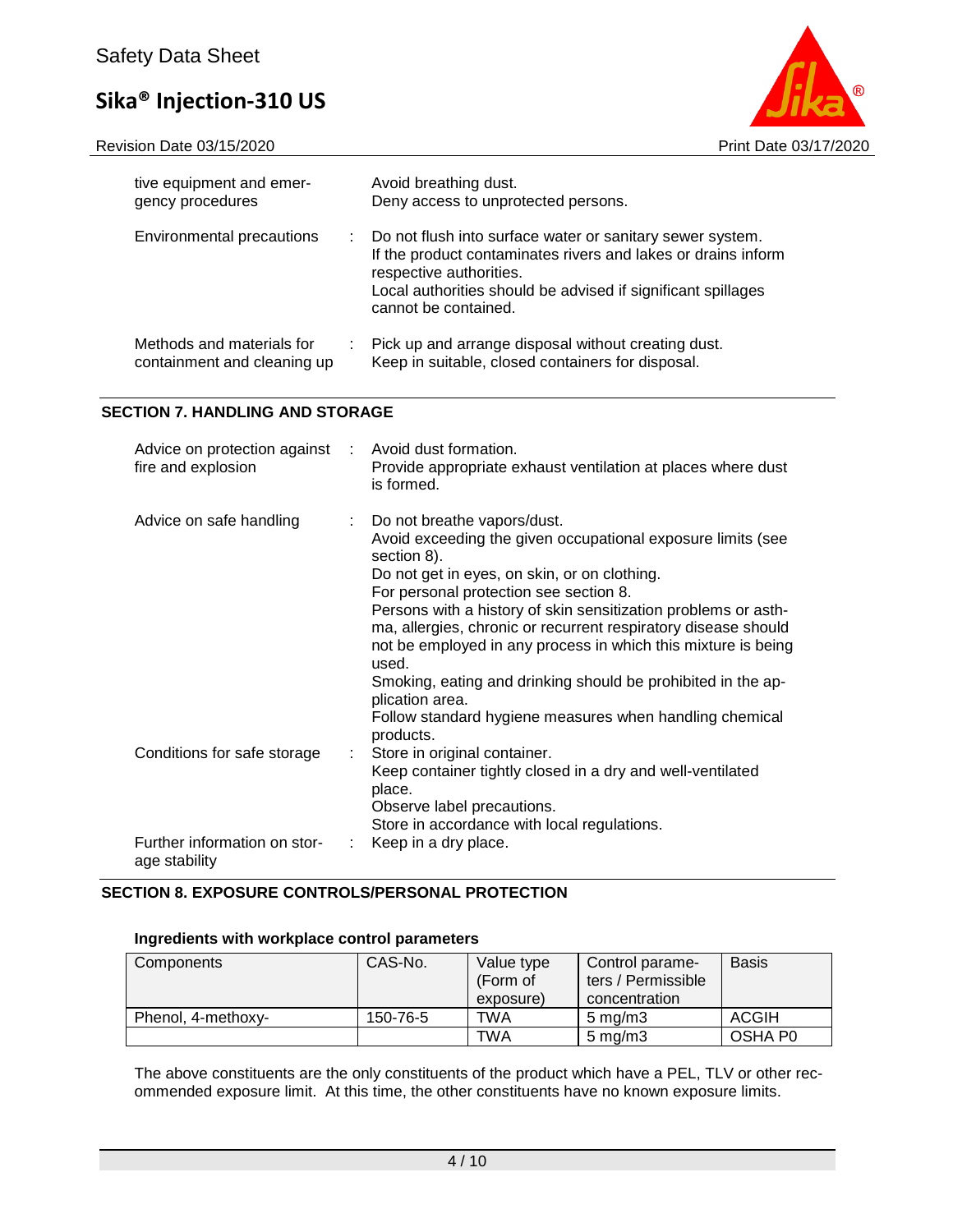

### **Particles of nuisance dust**

| Form of exposure              | Value type                                                                                                | Control parameters                                                                                                                                                                                                                                                                                                                                                                                            | <b>Basis</b> |
|-------------------------------|-----------------------------------------------------------------------------------------------------------|---------------------------------------------------------------------------------------------------------------------------------------------------------------------------------------------------------------------------------------------------------------------------------------------------------------------------------------------------------------------------------------------------------------|--------------|
| total dust                    | <b>TWA</b>                                                                                                | 15 mg/m3                                                                                                                                                                                                                                                                                                                                                                                                      | OSHA Z-3     |
| respirable fraction           | <b>TWA</b>                                                                                                | $5 \text{ mg/m}$ 3                                                                                                                                                                                                                                                                                                                                                                                            | OSHA Z-3     |
| <b>Engineering measures</b>   | ed or statutory limits.                                                                                   | Use of adequate ventilation should be sufficient to control<br>worker exposure to airborne contaminants. If the use of this<br>product generates dust, fumes, gas, vapor or mist, use pro-<br>cess enclosures, local exhaust ventilation or other engineer-<br>ing controls to keep worker exposure below any recommend-                                                                                      |              |
| Personal protective equipment |                                                                                                           |                                                                                                                                                                                                                                                                                                                                                                                                               |              |
| Respiratory protection        | sessment indicates this is necessary.                                                                     | Use a properly fitted NIOSH approved air-purifying or air-fed<br>respirator complying with an approved standard if a risk as-<br>The filter class for the respirator must be suitable for the max-                                                                                                                                                                                                            |              |
| Hand protection               | essary.                                                                                                   | imum expected contaminant concentration<br>(gas/vapor/aerosol/particulates) that may arise when han-<br>dling the product. If this concentration is exceeded, self-<br>contained breathing apparatus must be used.<br>Chemical-resistant, impervious gloves complying with an<br>approved standard should be worn at all times when handling<br>chemical products if a risk assessment indicates this is nec- |              |
| Eye protection                |                                                                                                           | Safety eyewear complying with an approved standard should<br>be used when a risk assessment indicates this is necessary.                                                                                                                                                                                                                                                                                      |              |
| Skin and body protection      | cific work-place.                                                                                         | Choose body protection in relation to its type, to the concen-<br>tration and amount of dangerous substances, and to the spe-                                                                                                                                                                                                                                                                                 |              |
| Hygiene measures              | the product.<br>before entering eating areas.<br>Wash thoroughly after handling.<br>Avoid breathing dust. | Avoid contact with skin, eyes and clothing.<br>Wash hands before breaks and immediately after handling<br>Remove contaminated clothing and protective equipment                                                                                                                                                                                                                                               |              |

### **SECTION 9. PHYSICAL AND CHEMICAL PROPERTIES**

| Appearance<br>Color<br>Odor<br>Odor Threshold               |    | powder<br>white<br>slight<br>No data available |
|-------------------------------------------------------------|----|------------------------------------------------|
| рH                                                          |    | : 7.5                                          |
| Melting point/range / Freezing : No data available<br>point |    |                                                |
| Boiling point/boiling range                                 | t. | No data available                              |
| Flash point                                                 |    | : > 214 °F / > 101 °C                          |
|                                                             |    | 57                                             |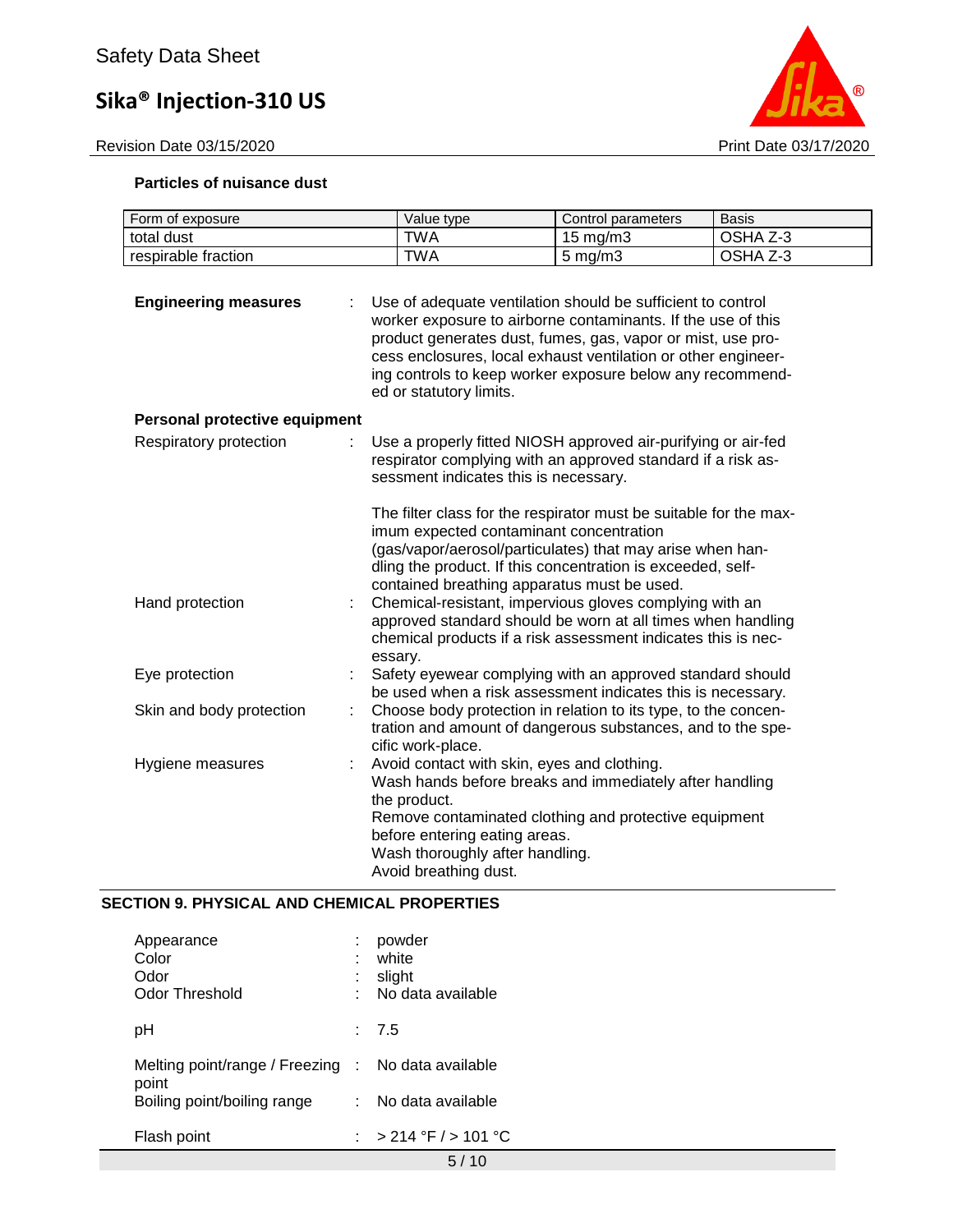Revision Date 03/15/2020 Print Date 03/17/2020



|                                                       |                       | (Method: closed cup)           |
|-------------------------------------------------------|-----------------------|--------------------------------|
| Evaporation rate                                      | ÷                     | No data available              |
| Flammability (solid, gas)                             | ÷                     | No data available              |
| Upper explosion limit / Upper :<br>flammability limit |                       | No data available              |
| Lower explosion limit / Lower<br>flammability limit   |                       | : No data available            |
| Vapor pressure                                        | t.                    | No data available              |
| Relative vapor density                                |                       | No data available              |
| Density                                               | t.                    | 1.07 g/cm3 (74.7 °F / 23.7 °C) |
| Solubility(ies)<br>Water solubility                   | t.                    | soluble                        |
| Solubility in other solvents                          | $\mathbb{Z}^{\times}$ | No data available              |
| Partition coefficient: n-                             | ÷                     | No data available              |
| octanol/water<br>Autoignition temperature             | ÷.                    | No data available              |
| Decomposition temperature                             | ÷.                    | No data available              |
| Viscosity<br>Viscosity, dynamic                       | ÷                     | No data available              |
| Viscosity, kinematic                                  | $\ddot{\cdot}$        | Not applicable                 |
| <b>Explosive properties</b>                           | ÷                     | No data available              |
| Oxidizing properties                                  | t.                    | No data available              |
| Volatile organic compounds<br>(VOC) content           | $\mathbb{Z}^{\times}$ | Not applicable                 |

### **SECTION 10. STABILITY AND REACTIVITY**

| Reactivity              | : No dangerous reaction known under conditions of normal use.                 |
|-------------------------|-------------------------------------------------------------------------------|
| Chemical stability      | : The product is chemically stable.                                           |
|                         | Possibility of hazardous reac- : Stable under recommended storage conditions. |
| tions                   |                                                                               |
| Conditions to avoid     | : No data available                                                           |
| Incompatible materials  | : No data available                                                           |
| Hazardous decomposition | : No decomposition if stored and applied as directed.                         |
| products                |                                                                               |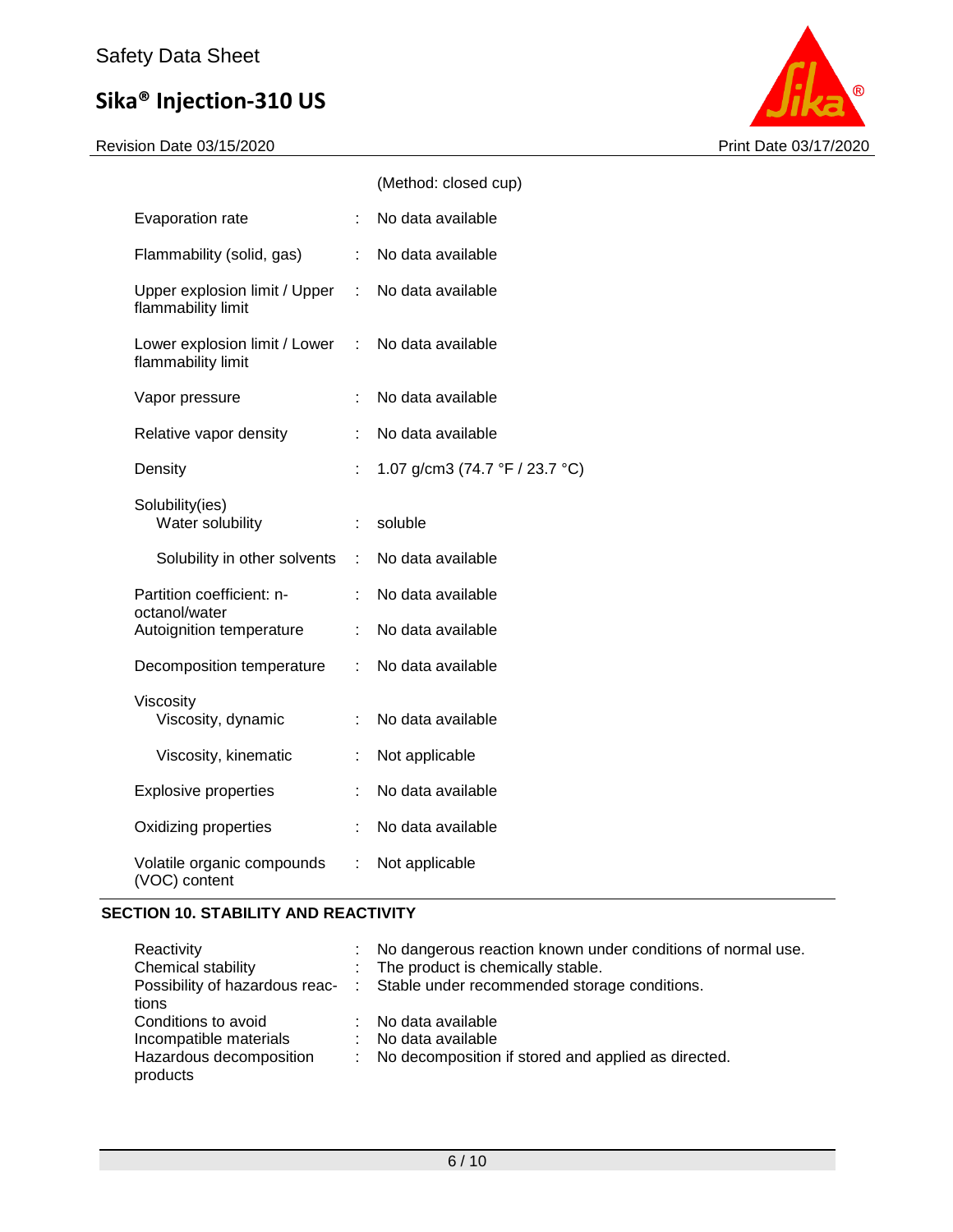Revision Date 03/15/2020 Print Date 03/17/2020



## **SECTION 11. TOXICOLOGICAL INFORMATION**

### **Acute toxicity** Not classified based on available information. **Components: Phenol, 4-methoxy-:** Acute oral toxicity : LD50 Oral (Rat): 1,630 mg/kg **Skin corrosion/irritation** Causes skin irritation. **Serious eye damage/eye irritation** Causes serious eye irritation. **Respiratory or skin sensitization Skin sensitization** May cause an allergic skin reaction. **Respiratory sensitization** Not classified based on available information. **Germ cell mutagenicity** Not classified based on available information. **Carcinogenicity** Not classified based on available information. **IARC** Not applicable **OSHA** Not applicable **NTP** Not applicable **Reproductive toxicity** Suspected of damaging fertility or the unborn child. **STOT-single exposure** Not classified based on available information. **STOT-repeated exposure** Once sensitized, a severe allergic reaction may occur when subsequently exposed to very low levels. **Aspiration toxicity** Not classified based on available information. **SECTION 12. ECOLOGICAL INFORMATION**

**Ecotoxicity** No data available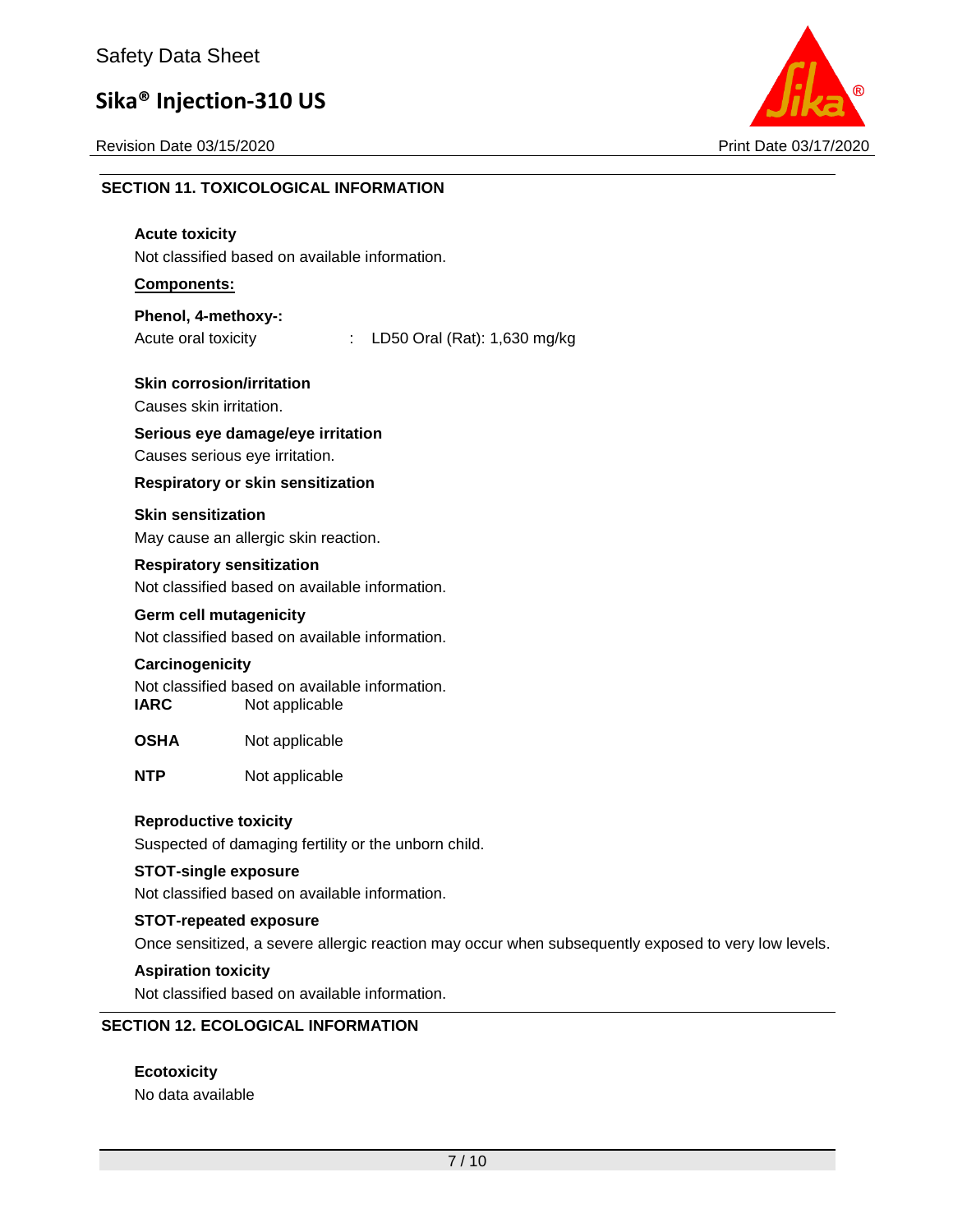Revision Date 03/15/2020 Print Date 03/17/2020



| <b>Persistence and degradability</b><br>No data available       |                                                                                          |
|-----------------------------------------------------------------|------------------------------------------------------------------------------------------|
| <b>Bioaccumulative potential</b><br>No data available           |                                                                                          |
| <b>Mobility in soil</b><br>No data available                    |                                                                                          |
| Other adverse effects                                           |                                                                                          |
| <b>Product:</b><br>Additional ecological infor-<br>÷.<br>mation | Do not empty into drains; dispose of this material and its con-<br>tainer in a safe way. |

### **SECTION 13. DISPOSAL CONSIDERATIONS**

| <b>Disposal methods</b> |    |                                                                                                                                                                                                                             |
|-------------------------|----|-----------------------------------------------------------------------------------------------------------------------------------------------------------------------------------------------------------------------------|
| Waste from residues     |    | Disposal of this product, solutions and any by-products should<br>at all times comply with the requirements of environmental<br>protection and waste disposal legislation and any regional<br>local authority requirements. |
| Contaminated packaging  | ÷. | Empty containers should be taken to an approved waste han-<br>dling site for recycling or disposal.                                                                                                                         |

### **SECTION 14. TRANSPORT INFORMATION**

### **International Regulations**

### **IATA-DGR**

Not regulated as a dangerous good

#### **IMDG-Code**

Not regulated as a dangerous good

### **Domestic regulation**

#### **49 CFR**

Not regulated as a dangerous good

### **SECTION 15. REGULATORY INFORMATION**

**TSCA list** : All chemical substances in this product are either listed on the TSCA Inventory or are in compliance with a TSCA Inventory exemption.

### **EPCRA - Emergency Planning and Community Right-to-Know**

### **CERCLA Reportable Quantity**

This material does not contain any components with a CERCLA RQ.

### **SARA 304 Extremely Hazardous Substances Reportable Quantity**

This material does not contain any components with a section 304 EHS RQ.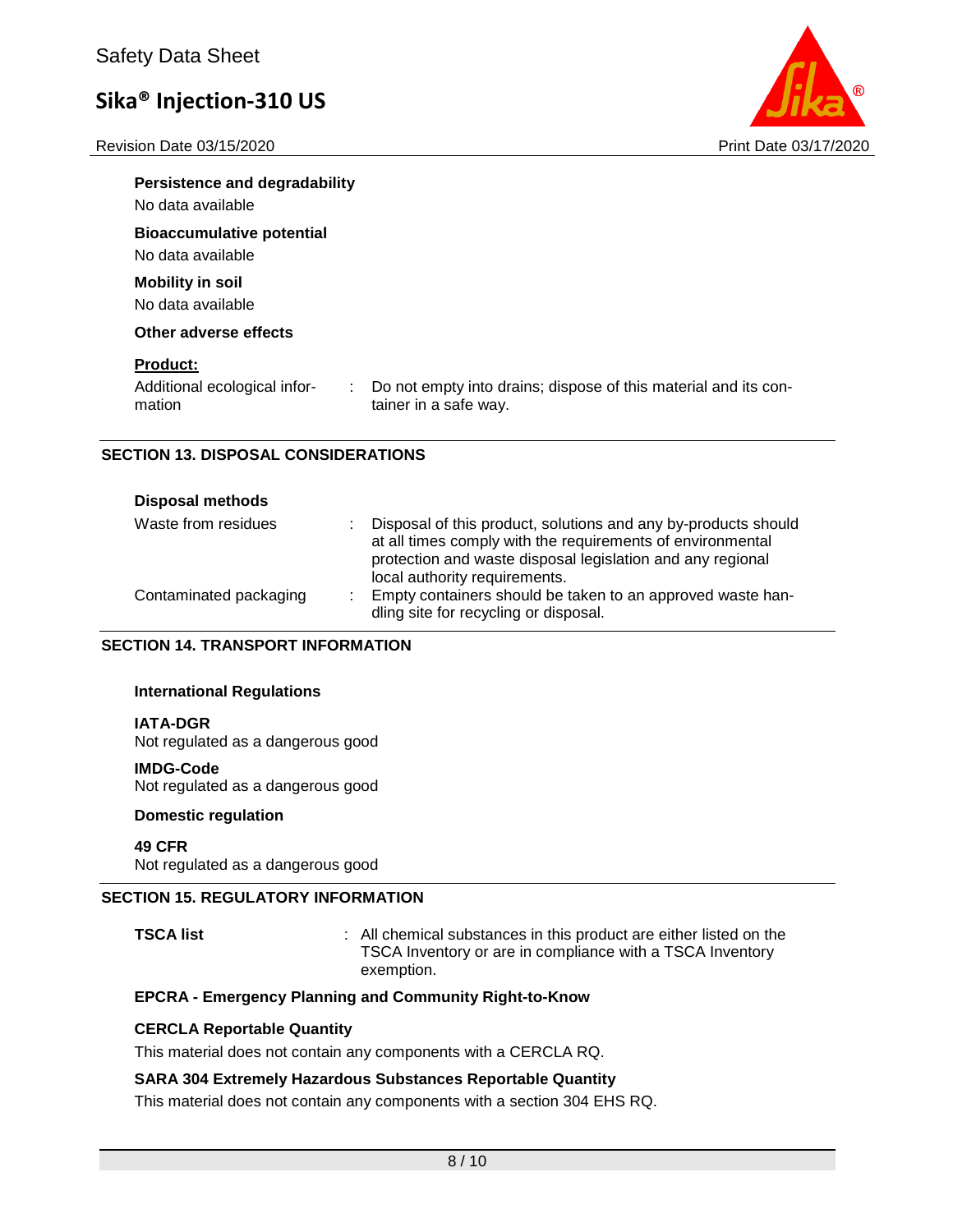Revision Date 03/15/2020 Print Date 03/17/2020



### **SARA 302 Extremely Hazardous Substances Threshold Planning Quantity**

This material does not contain any components with a section 302 EHS TPQ.

| SARA 311/312 Hazards | ÷ | Respiratory or skin sensitization<br>Reproductive toxicity<br>Skin corrosion or irritation<br>Serious eye damage or eye irritation                                                        |
|----------------------|---|-------------------------------------------------------------------------------------------------------------------------------------------------------------------------------------------|
| <b>SARA 313</b>      |   | : This material does not contain any chemical components with<br>known CAS numbers that exceed the threshold (De Minimis)<br>reporting levels established by SARA Title III, Section 313. |

### **Clean Air Act**

This product does not contain any hazardous air pollutants (HAP), as defined by the U.S. Clean Air Act Section 112 (40 CFR 61).

**California Prop 65 WARNING:** Reproductive Harm www.P65Warnings.ca.gov

### **SECTION 16. OTHER INFORMATION**

**Full text of other abbreviations**

| Full text of other appreviations |                                                                           |
|----------------------------------|---------------------------------------------------------------------------|
| ACGIH                            | : USA. ACGIH Threshold Limit Values (TLV)                                 |
| OSHA P0                          | : USA. OSHA - TABLE Z-1 Limits for Air Contaminants -<br>1910.1000        |
| OSHA Z-3                         | : USA. Occupational Exposure Limits (OSHA) - Table Z-3 Min-<br>eral Dusts |
| ACGIH / TWA                      | : 8-hour, time-weighted average                                           |
| OSHA P0 / TWA<br>OSHA Z-3 / TWA  | : 8-hour time weighted average<br>: 8-hour time weighted average          |
|                                  |                                                                           |

### **Notes to Reader**

The information contained in this Safety Data Sheet applies only to the actual Sika Corporation ("Sika") product identified and described herein. This information is not intended to address, nor does it address the use or application of the identified Sika product in combination with any other material, product or process. All of the information set forth herein is based on technical data regarding the identified product that Sika believes to be reliable as of the date hereof. Prior to each use of any Sika product, the user must always read and follow the warnings and instructions on the product's current Product Data Sheet, product label and Safety Data Sheet for each Sika product, which are available at web site and/or telephone number listed in Section 1 of this SDS.

SIKA MAKES NO WARRANTIES EXPRESS OR IMPLIED AND ASSUMES NO LIABILITY ARISING FROM THIS INFORMATION OR ITS USE. SIKA SHALL NOT BE LIABLE UNDER ANY LEGAL THEORY FOR SPECIAL OR CONSEQUENTIAL DAMAGES AND SHALL NOT BE RESPONSIBLE FOR THE USE OF THIS PRODUCT IN A MANNER TO INFRINGE ON ANY PATENT OR ANY OTHER INTELLECTUAL PROPERTY RIGHTS HELD BY OTHERS.

All sales of Sika products are subject to its current terms and conditions of sale available at www.sikausa.com or 201-933-8800.

Revision Date 03/15/2020